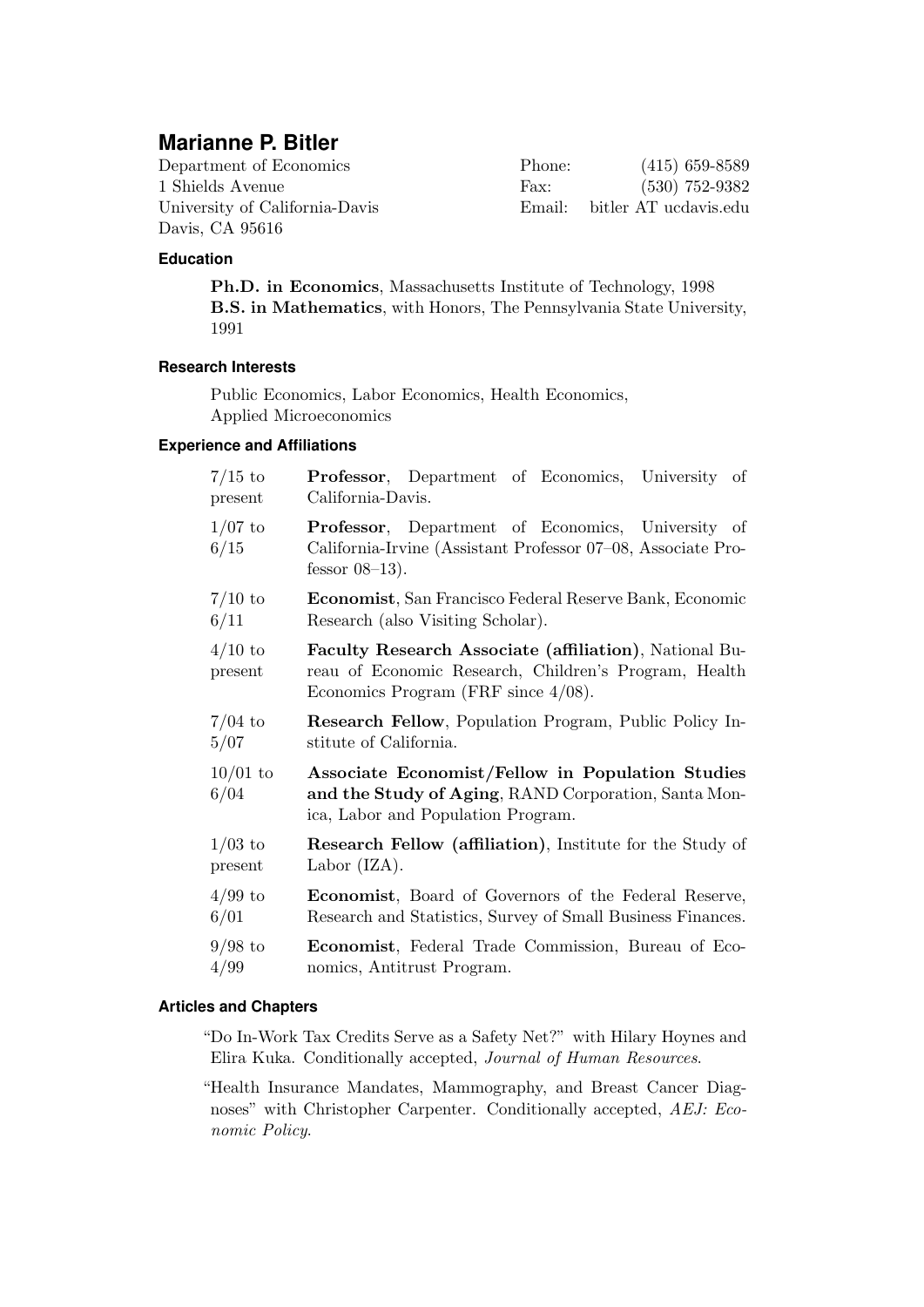#### **Articles and Chapters (continued)**

- "The More Things Change, the More They Stay the Same? The Safety Net and Poverty in the Great Recession," with Hilary Hoynes. Forthcoming, Journal of Labor Economics.
- "Health and Nutrition Effects of SNAP: Selection into the Program and a Review of the Literature." 2015. In SNAP Matters: How Food Stamps Affect Health and Well-Being. J. Bartfeld, C. Gundersen, T. Smeeding, and J. Zilliak, eds. Palo Alto: Stanford Press.
- "Distributional Analysis in Educational Evaluation: A Case Study from the New York City Voucher Program," with Thurston Domina, Emily Penner, and Hilary Hoynes. Journal of Research on Educational Effectiveness, 8, 2015, 419–450.
- "Intended and Unintended Effects of the War on Poverty: What Research Tells Us and Implications for Policy," with Lynn Karoly. Journal of Policy Analysis and Management 34(3), 2015, pp. 649-696
- "Heterogeneity in the Impact of Economic Cycles and the Great Recession: Effects within and across the Income Distribution," with Hilary Hoynes. AER: Papers and Proceedings, 105(5), May 2015, pp. 154–160.
- "Living Arrangements, Doubling Up, and the Great Recession: Was This Time Different?" with Hilary Hoynes. AER: Papers and Proceedings, 105(5), May 2015, pp. 166–170.
- "Immigrants, Welfare Reform, and the U.S. Safety Net," with Hilary Hoynes. In Immigration, Poverty, and Socioeconomic Inequality, D. Card and S. Raphael, eds. New York: Russell Sage, 2013.
- "Birth Rates and the Vietnam Draft," with Lucie Schmidt. AER: Papers and Proceedings 102(3), May 2012, pp. 566–569.
- "Utilization of Infertility Treatments: The Effects of Insurance Mandates," with Lucie Schmidt. Demography  $49(1)$ ,  $2012$ , pp. 124–149.
- "Smoking Restrictions in Bars and Bartender Smoking in the US, 1992– 2007," with Christopher Carpenter and Madeline Zavodny. Tobacco Con*trol* 20(3), May 2011, pp. 196–200.
- "An Economic View of Food Deserts in the United States," with Steven Haider. Policy Retrospectives, Journal of Policy Analysis and Management 30(1), Winter 2011, pp. 153–176.
- "The State of the Social Safety Net in the Post-Welfare Reform Era," with Hilary Hoynes. *Brookings Papers on Economic Activity* 2, Fall 2010, pp. 71–127.
- "Effects of Venue-Specific State Clean Indoor Air Laws on Smoking-Related Outcomes," with Christopher Carpenter and Madeline Zavodny. Health Economics 19(2), December 2010, pp. 1425–1440.
- "The Effect of Medicaid Eligibility Expansions on Fertility," with Madeline Zavodny. Social Science and Medicine 71(5), September 2010, pp. 918– 924.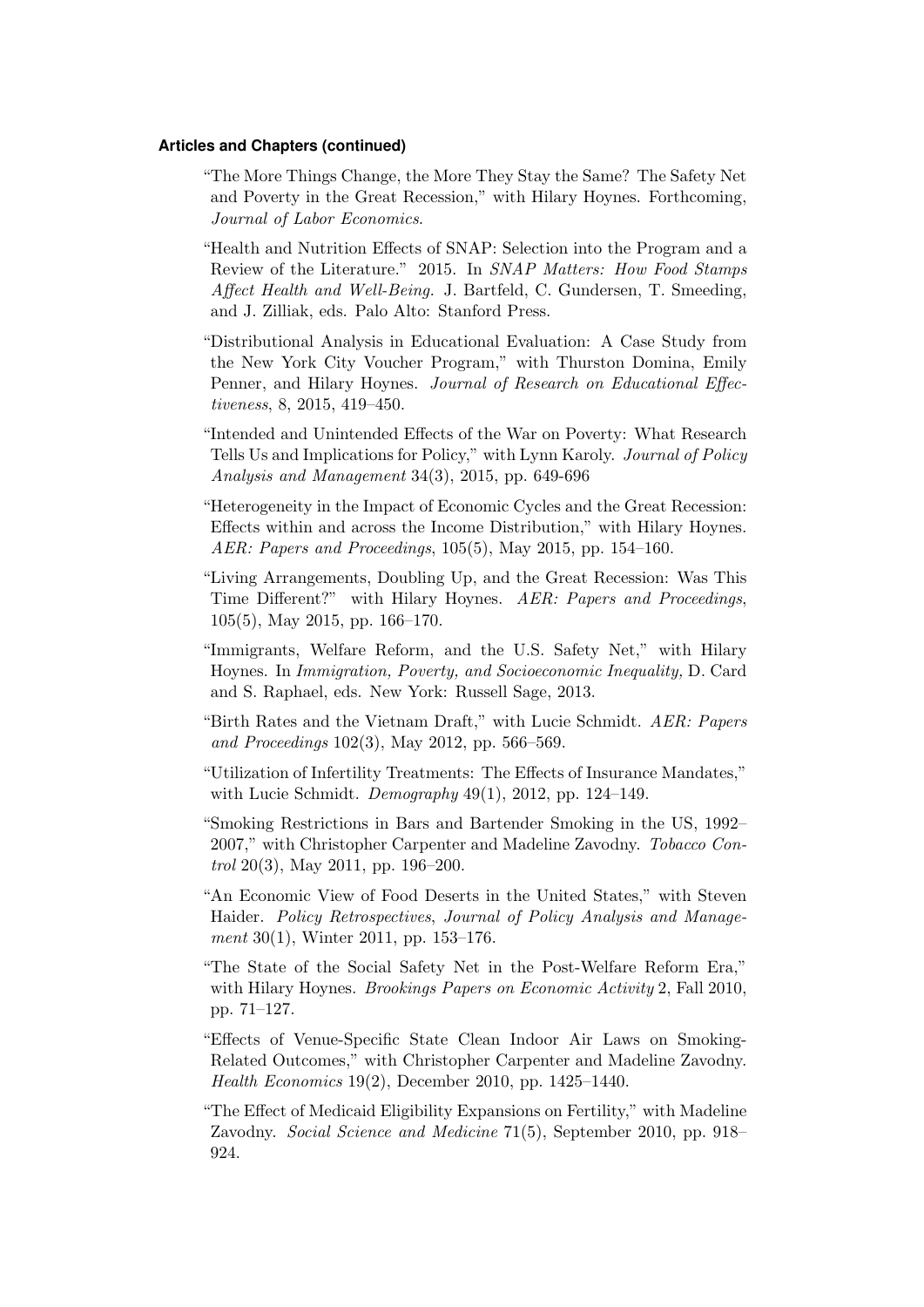#### **Articles and Chapters (continued)**

- "The Link between Couples' Pregnancy Intentions and Behavior: Does It Matter Who Is Asked?" with Maureen Waller. Perspectives on Sexual and Reproductive Health 40(4), December 2008, pp. 194–201.
- "Distributional Impacts of the Self-Sufficiency Project," with Jonah Gelbach and Hilary Hoynes. Journal of Public Economics 92(3–4), April 2008, pp. 748–765.
- "Welfare Reform and Indirect Impacts on Health," joint with Hilary Hoynes. In Making Americans Healthier: Social and Economic Policy as Health Policy, R. Schoeni, J. House, G. Kaplan, and H. Pollack, eds. New York: Russell Sage, 2008, pp. 231–280.
- "What Mean Impacts Miss: Distributional Effects of Welfare Reform Experiments," with Jonah Gelbach and Hilary Hoynes. American Economic Review 96(4), September 2006, pp. 988–1012.
- "Health Disparities and Infertility: Impacts of State-Level Insurance Mandates," with Lucie Schmidt. *Fertility and Sterility* 85(4), April 2006, pp. 858–65.
- "Welfare Reform and Children's Living Arrangements," joint with Jonah Gelbach and Hilary Hoynes. Journal of Human Resources 41(1), Winter 2006, pp. 1–27.
- "Are WIC Non-Recipients at Less Nutritional Risk than Recipients? An Application of the Food Security Measure," with Craig Gundersen and Grace Marquis. Applied Economics Perspectives and Policy 27(3), September 2005, pp. 433–438.
- "Welfare Reform and Health," with Jonah Gelbach and Hilary Hoynes. Journal of Human Resources 40(2), Spring 2005, pp. 309–334.
- "Testing Agency Theory with Entrepreneur Effort and Wealth," with Tobias Moskowitz and Annette Vissing-Jørgensen. Journal of Finance 60(2), April 2005, pp. 539–576. Distinguished Paper Prize 2005 Brattle Award for the Best Corporate Finance Paper in the Journal of Finance.
- "Does WIC Work? The Effects of WIC on Pregnancy and Birth Outcomes," with Janet Currie. Journal of Policy Analysis and Management 24(1), Winter 2005, pp. 73–91. Prize for Best Economics Paper in the Field of Food Safety and Nutrition in 2005, Food Safety and Nutrition Section of the American Association of Agricultural Economics.
- "Child Maltreatment, Abortion Availability, and Economic Conditions," with Madeline Zavodny. Review of Economics of the Household 2(2), June 2004, pp. 119–141.
- "The Impact of Welfare Reform on Marriage and Divorce," with Jonah Gelbach, Hilary Hoynes, and Madeline Zavodny. Demography 41(2), May 2004, pp. 213–236.
- "WIC Eligibility and Participation," with Janet Currie and John Karl Scholz. Journal of Human Resources 38(S), Summer 2003, pp. 1139– 1179.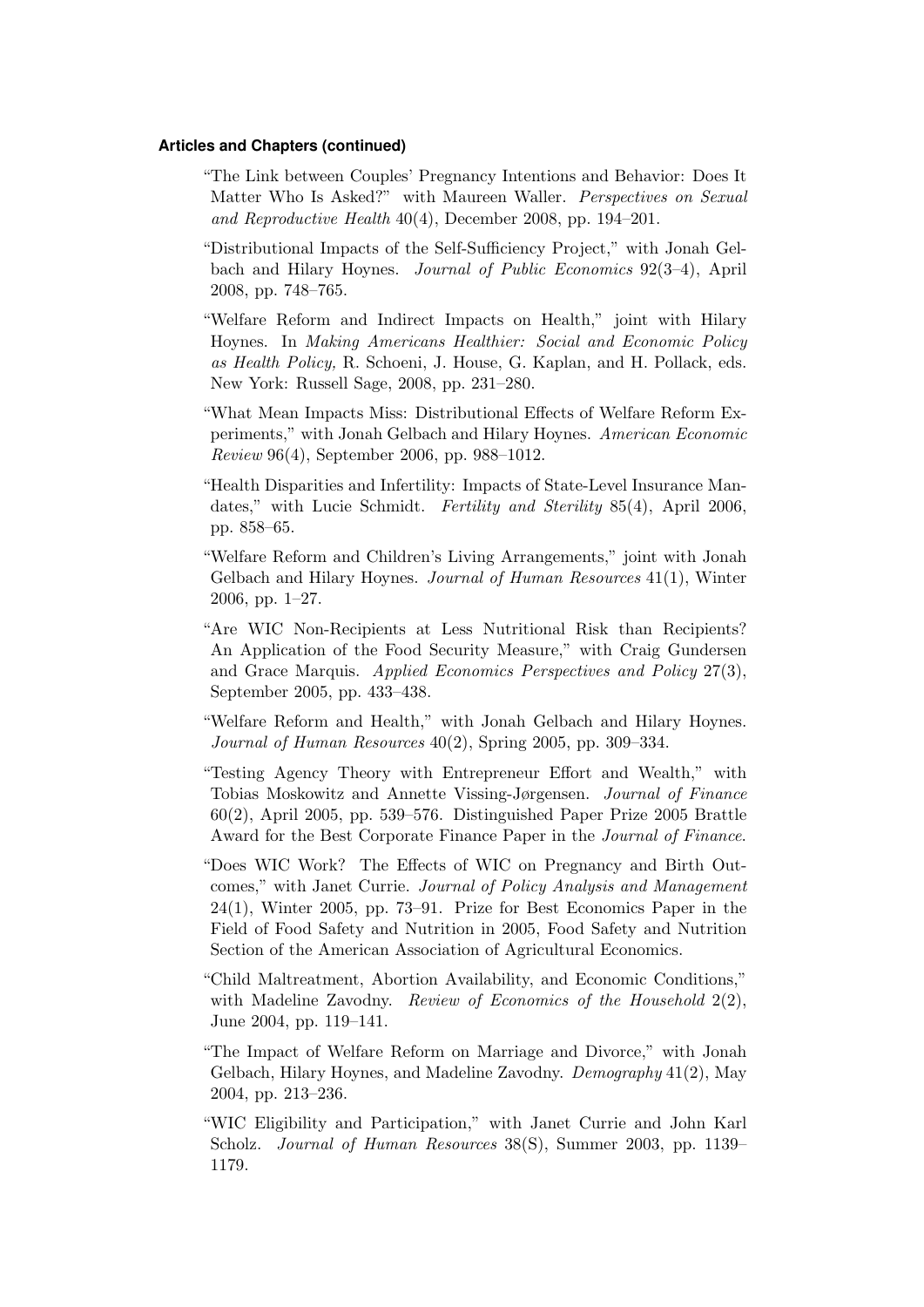#### **Articles and Chapters (continued)**

- "Some Evidence on Race, Welfare Reform, and Household Income," with Jonah Gelbach and Hilary Hoynes. AER: Papers and Proceedings 93(2), May 2003, pp. 293–298.
- "Child Abuse and Abortion Availability," with Madeline Zavodny. AER: Papers and Proceedings 92(2), May 2002, pp. 363–367.
- "Did Abortion Legalization Reduce the Number of Unwanted Children? Evidence from Adoptions," with Madeline Zavodny. Perspectives on Sexual and Reproductive Health 34(1), January/February 2002, pp. 25–33.
- "The Effects of Abortion Restrictions on the Timing of Abortions," with Madeline Zavodny. Journal of Health Economics 20(6), November 2001, pp. 1011–1032.
- "Financial Services Used by Small Businesses: Evidence from the 1998 Survey of Small Business Finances," with Alicia Robb and John Wolken. Federal Reserve Bulletin 87(4), April 2001, pp. 183–205.

### **Working Papers**

- "New Evidence on the Effects of the National Breast and Cervical Cancer Early Detection Program," with Christopher Carpenter, August 2015.
- "Effects of State Cervical Cancer Insurance Mandates on Pap Test Rates," with Christopher Carpenter. March 2015, under review.
- "Teacher Effects on Student Achievement and Height: A Cautionary Tale," with Sean Corcoran, Thurston Domina, and Emily Penner. January 2015.
- "Child Poverty and the Great Recession in the United States," with Hilary Hoynes and Elira Kuka. November 2014, revising for resubmission.
- "Experimental Evidence on Distributional Effects of Head Start," with Hilary Hoynes and Thurston Domina. August 2014, NBER WP 20434, revising for resubmission.
- "Medicaid," with Madeline Zavodny. Draft chapter for Edward Elgar Handbook in Law and Economics, Federalism Volume. Jonathan Klick, ed., May 2014. NBER WP 20169.
- "Can Variation in Subgroups' Average Treatment Effects Explain Treatment Effect Heterogeneity? Evidence from a Social Experiment," with Jonah Gelbach and Hilary Hoynes. April 2014, revising for resubmission.
- "Marriage Markets and Family Formation: The Role of the Vietnam Draft," with Lucie Schmidt. October 2011.
- "Effects of Increased Access to Infertility Treatment on Infant and Child Health: Evidence from Health Insurance Mandates." 2008.

#### **Work in Progress**

"Estimating the Health Impacts of WIC: A Regression Discontinuity Approach," with Janet Currie, Hilary Hoynes, Lisa Schulkind, and Barton Willage.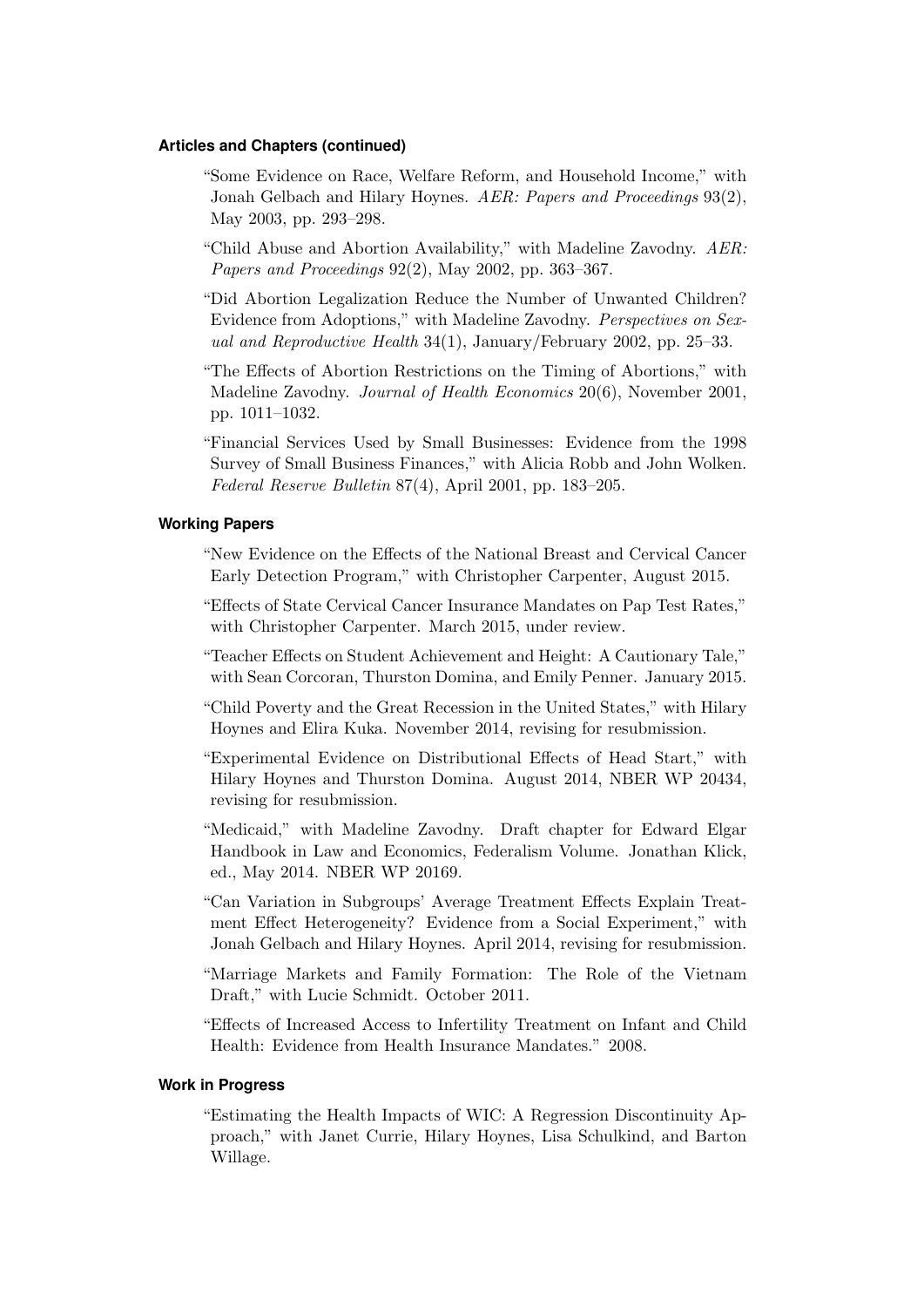#### **Policy Reports/Encylopedia Entries/Comments**

- "Quantile Regression," with Thurston Domina, Andrew Penner, and Emily Penner. In *Encyclopedia of Education Economics & Finance*, D. Brewer and L. Picus, eds., 2014.
- "Economics of Nutrition," with Parke Wilde. In Encyclopedia of Health Economics, editor-in-chief Anthony J. Culyer, 2014.
- "Using American Community Survey Data to Expand Access to the School Meals Programs," with other members of NAS panel. A. Schirm and N. Kirkendall, eds. Washington DC: The National Academies Press, 2012.
- "Developing and Evaluating Methods for Using American Community Survey Data to Support the School Meals Programs: Interim Report," with other members of NAS panel. A. Schirm and N. Kirkendall, eds. Washington DC: The National Academies Press, 2010.
- "Health Insurance, Health Care Use, and Health Status in Los Angeles County," with Weiyi Shi. San Francisco: Public Policy Institute of California, December 2006.
- "The Changing Association between Prenatal Participation in WIC and Birth Outcomes in New York City: What Does It Mean?" with Janet Currie. Journal of Policy Analysis and Management 24(4), Fall 2005, pp. 687–690.

#### **Selected Grants**

NICHD R03 HD046485, "Advanced Reproductive Technology and Infant Health," PI, 3/04–2/08.

NIOSH R03 OH008244, "Smoking Bans and Health: Effects of Exposure on the Job," PI, with Madeline Zavodny, 7/05–12/08.

American Cancer Society, "The Effects of Private Insurance and Public Health Plan Coverage for Mammography," Co-PI, with Christopher Carpenter (PI), 12/10–12/14, \$695,634.

NICHD PO1 Subproject, "Unequal Effects? The Distributional Consequences of Educational Interventions," PI (overall PI for PO1 is Greg Duncan), 7/11-5/16, \$156,954 in FY 2012.

#### **Selected Referee Experience**

AEJ–Economic Policy; AEJ–Applied Economics; American Economic Review; American Journal of Agricultural Economics; Demography; Econometrica; Economic Journal; Fiscal Studies; Health Economics; Journal of Applied Econometrics; Journal of Health Economics; Journal of Human Resources; Journal of Labor Economics; Journal of Policy Analysis and Management; Journal of Political Economy; Journal of Population Economics; Journal of Public Economics; Journal of Urban Economics; Labour Economics; National Tax Journal; Science; Social Science and Medicine; Quarterly Journal of Economics; Review of Economics and Statistics; Review of Economic Studies